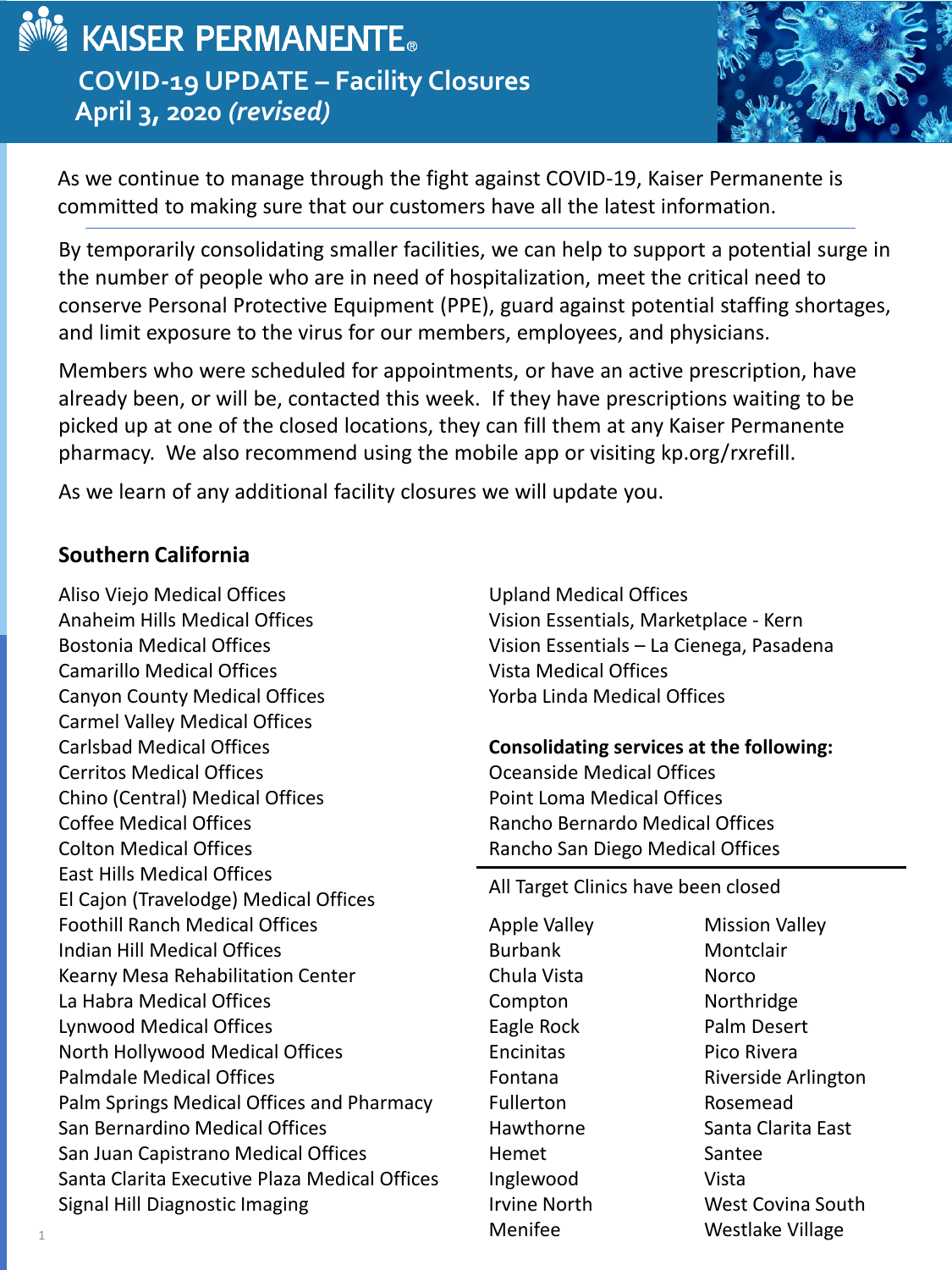



## **Northern California**

South Sacramento: Elk Grove Mental Health and Wellness Facility

Health Education Department and Member Services at South Sacramento Medical Center, Elk Grove Medical Offices, and Elk Grove Promenade Medical Offices

San Jose: Member Services Department at San Jose and Gilroy

## **Colorado**

Baseline Medical Offices Briargate Medical Offices Brighton Medical Offices Castle Rock Medical Offices East Denver Medical Offices Englewood Medical Offices Fort Collins Medical Offices Greeley Medical Offices Hidden Lake Medical Offices Highlands Ranch Medical Offices

## **Georgia**

Alpharetta Brookwood Cascade Conyers Decatur Douglasville Fayette Forsyth

**We'll offer radiology and pharmacy services ONLY at the following locations:**

- Panola
- **Cumberland**
- Sugar Hill-Buford (also lab)
- Crescent Centre (also lab)

Highline Behavioral Health Ken Caryl Medical Offices Longmont Medical Offices Midtown Medical Office Building Parker Medical Offices Pueblo North Medical Offices Ridgeline Behavioral Health Smoky Hill Medical Offices Southwest Medical Offices Spring Creek Medical Offices Wheat Ridge Medical Offices

**Henry** Holly Springs Lawrenceville Newnan Sandy Springs **Snellville Stonecrest** West Cobb

**Well-Child Peds Visits are also available at the following locations:**

- Panola
- Cumberland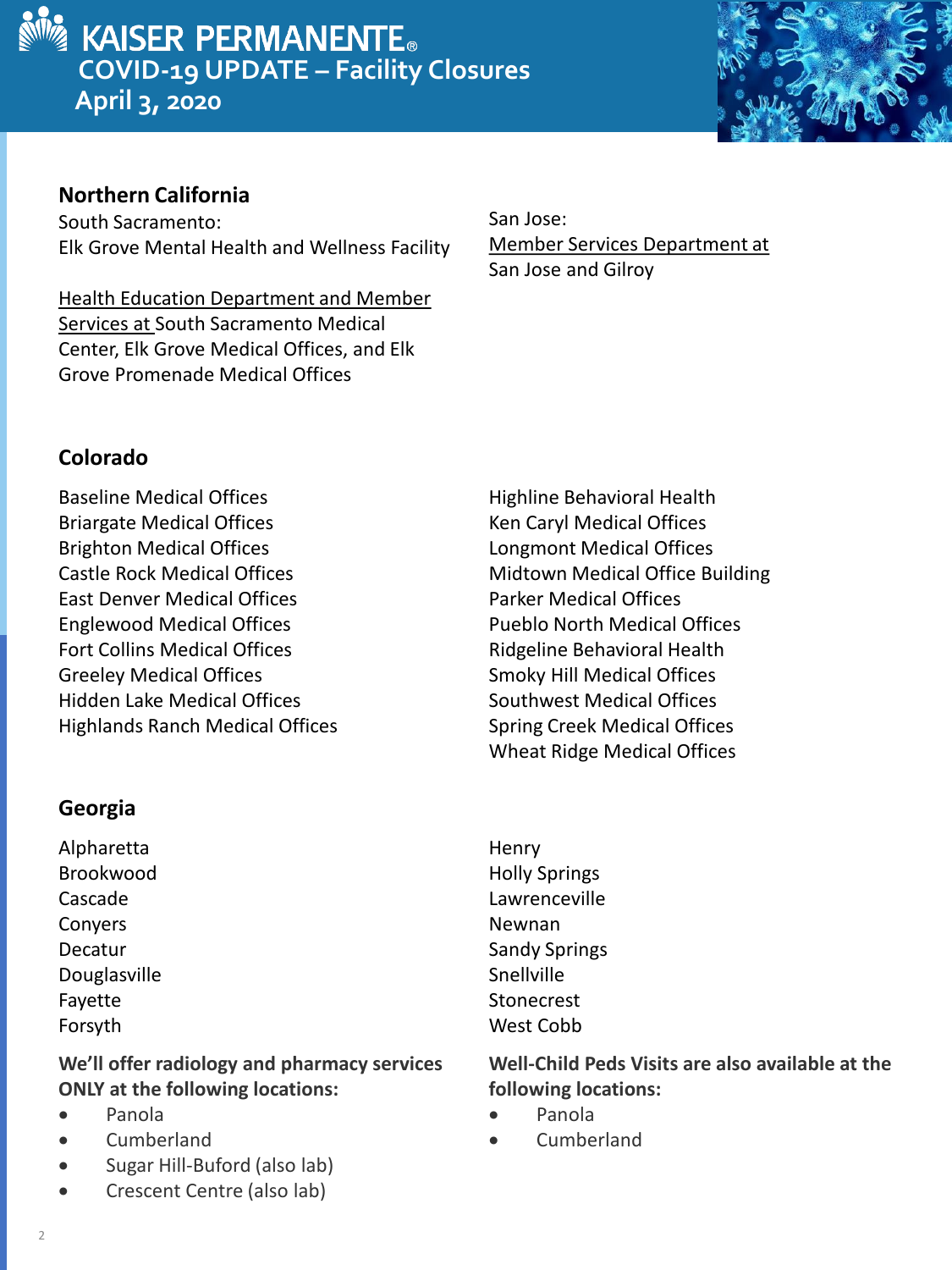



## **Mid-Atlantic States**

All Vision Essentials locations

Urgent Care services locations starting Saturday, April 4:

**Virginia:** Manassas and Fredericksburg **Maryland:** Kensington and Camp Springs **Baltimore:** Woodlawn and Baltimore Harbor

The following medical office buildings will close for medical care beginning on *Monday, April 6.* **Only Pharmacy, lab and imaging services will remain open**

**Virginia:** Colonial Forge, Springfield, Alexandria, Ashburn, Haymarket Crossroads, and Fair Oaks **Maryland and DC:** Camp Springs, Frederick, Marlow Heights, Northwest, Prince George's, Silver Spring and Shady Grove **Baltimore**: Abingdon, Annapolis, Baltimore Harbor, North Arundel, Towson, Columbia Gateway, Nottingham physical therapy.

#### **Hawaii**

Hawaii Kai Clinic Kahuku Clinic Kailua Clinic Kapolei Clinic

Kihei Clinic Nanaikeola Clinic Waimea Clinic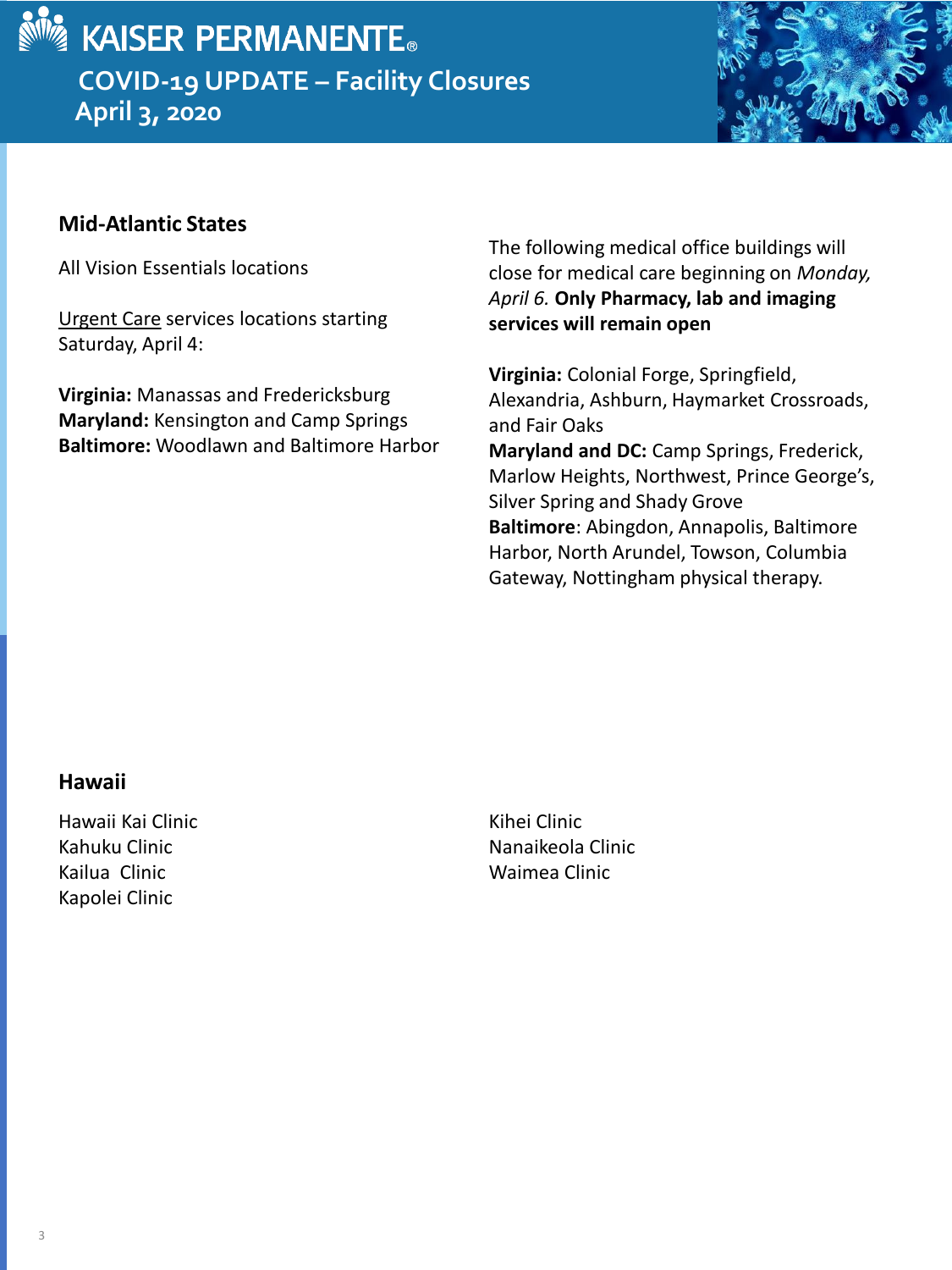

## KAISER PERMANENTE. **COVID-19 UPDATE – Facility Closures April 3, 2020**



#### **Northwest**

Battle Ground Medical Office Cedar Hills Medical & Dental Care Essentials - Hawthorne Care Essentials – Pearl Gateway Medical Office Hillsboro Medical Office Keizer Station Medical Office

Mill Plain One Medical Office Murrayhill Medical Office Orchards Medical Office Medical Tanasbourne Office Tualatin Medical Office *(Pediatrics and Well Child remain open)* West Salem Medical Office

Dental Offices Aloha Dental Office Cedar Hills Medical and Dental Office Clackamas Dental Office Eastmoreland Dental Office Grand Avenue Dental Office Gresham Dental Office Johnson Creek Dental Office Longview-Kelso Dental Office North Interstate Dental Office

North Lancaster Dental Office Oregon City Dental Office Rockwood Dental Office Salmon Creek Dental Office Skyline Dental Office Tanasbourne Dental Offices Tigard Dental Office Valley River Dental Office